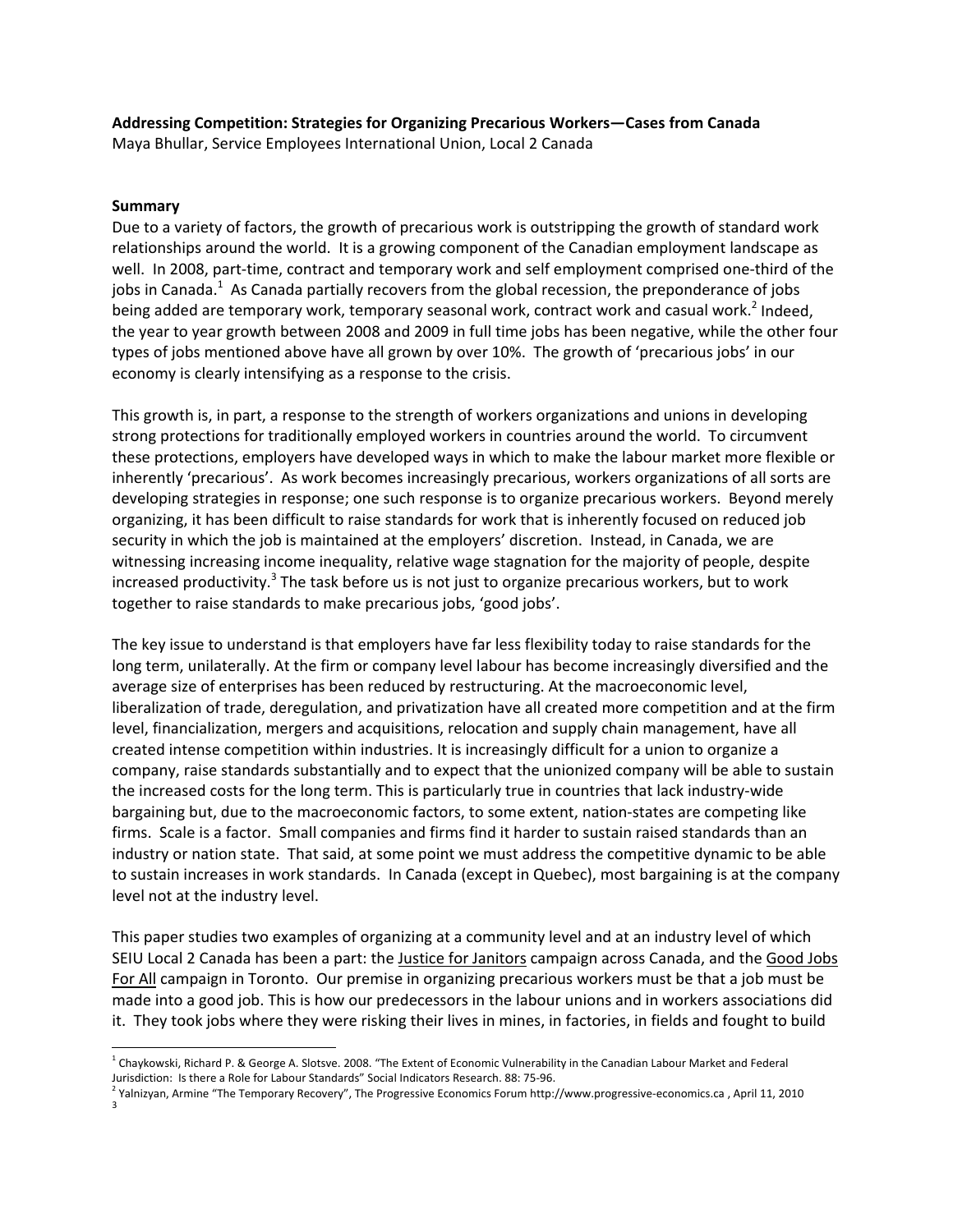standards that made sense in their workplaces, in understanding the dynamics of their industries, and demanding more. Precarious workers must organize in the same way, and in some cases they have been. These are just two drops in the ocean of addressing precarious work, illustrative examples of how we have been addressing competition in our organizing strategies.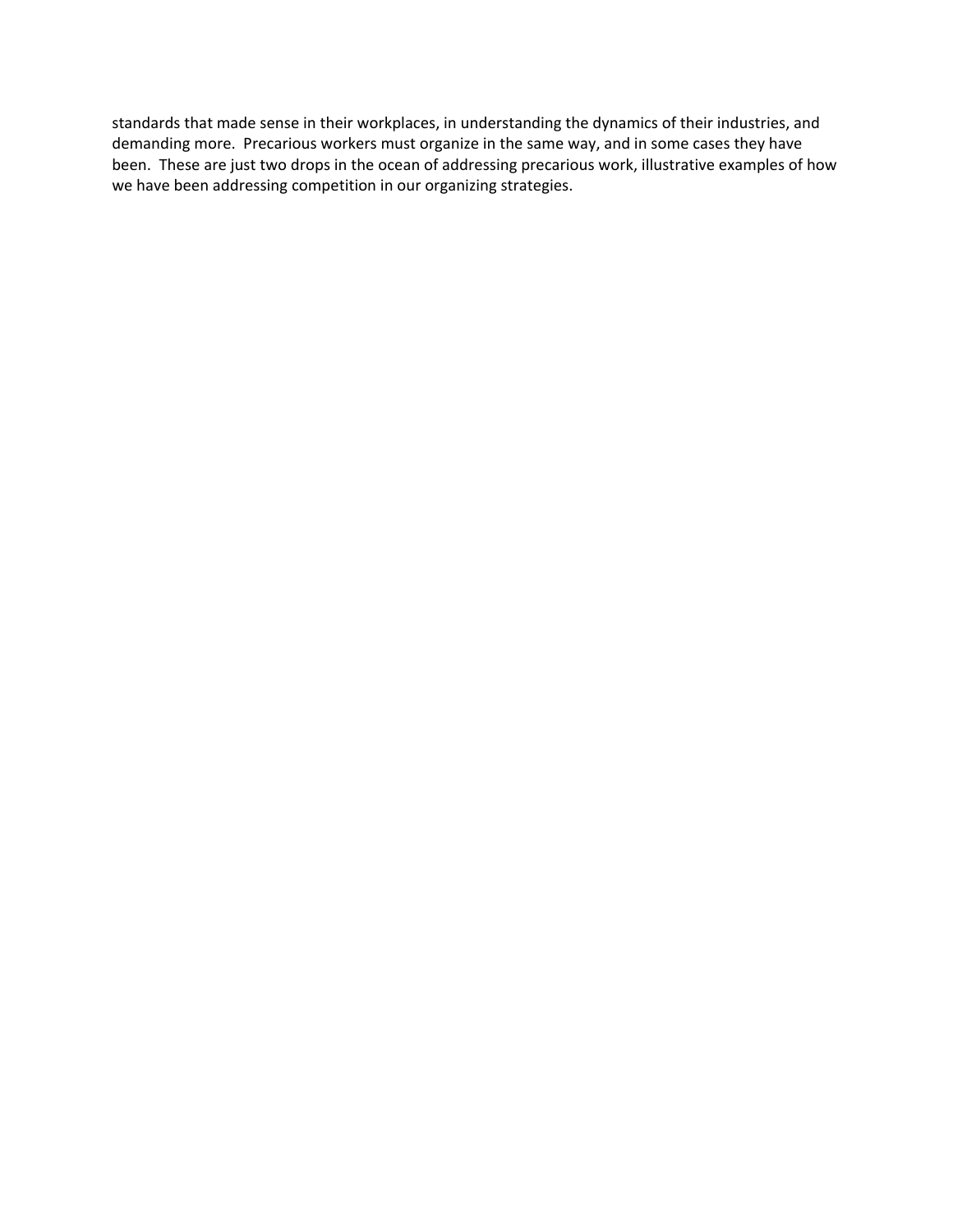## **Addressing Competition: Strategies for Organizing Precarious Workers—Cases from Canada**

#### **Introduction**

Low paid, exploitative, unprotected work is hardly a new phenomenon. It has been a ubiquitous employment dynamic through much of human history. But workers organized, fought hard for protections, and since the Second World War a system of labour market regulations has prevailed around the world creating the generally accepted model of a 'standard employment relationship'. These fights created a degree of regularity and durability in the employment relationship and provided institutional recourse to workers to protect themselves from exploitative conditions and build social equity.

As in many other countries, Canada's current labour and employment law are products of the two World Wars and post World War economic boom.<sup>4</sup> Unions have been the backbone of worker organizing. In Canada, union density started to increase during the post-war productivity boom, peaking in the 1980s at approximately 38% of the labour force. Since then, union density has been falling gradually, hovering around 30% of the labour force since the 1990s, and slipping below 30% of the labour force in 2007.<sup>5</sup> The decline in union density does not fully capture the precipitous decline in bargaining power (individual and collective) being experienced by many of the people working in Canada. However, both these declines, in bargaining power and density, are tied in part to the growing precariousness of work. It has become imperative to develop ways to organize precarious workers and also to build movements for workers to raise standards.

This rest of this section defines precariousness, as it is understood for the purposes of this paper, sets the stage in Canada outlining what has been happening in labour and employment law and union density; and in the standard of living experienced by Canadians. Within this context, the next section of this paper analyzes *Justice for Janitors* in Canada and touches upon some of the other market wide strategies being undertaken in the same markets. The analysis is through the lens of how these strategies are working to address and mitigate the negative aspects of the growing competitive nature of work in Canada.

## *Precarious Work and 'Precarious Industries'*

According to the International Labour Organization (ILO), *precarious work* has the following characteristics: 'atypical employment contracts, limited or no social benefits and statutory entitlements, high degrees of job insecurity, low job tenure, low wages, and high risk of occupational injury or disease'.<sup>6</sup>

 $<sup>4</sup>$  Labour law means law covering unions, and employment law covers all workers regardless of representation</sup>

<sup>\*</sup>English Canada means, except in Quebec, where there is a decree process where unions set wage and hour for union and non‐union workers in certain industries with central employer bodies **5 Kumar, Pradeep. 2016** Interants and Dutcomes, *Our Times* Vol 27:5 October-November 2008 5 Kumar, Pradeep. "Is the movement at a standstill?: Union Efforts and Outc

<sup>6</sup> John Evans and Euan Gibb "Moving from Precarious Employment to Decent Work" Global Union Research Network, Discussion Paper 13, 2009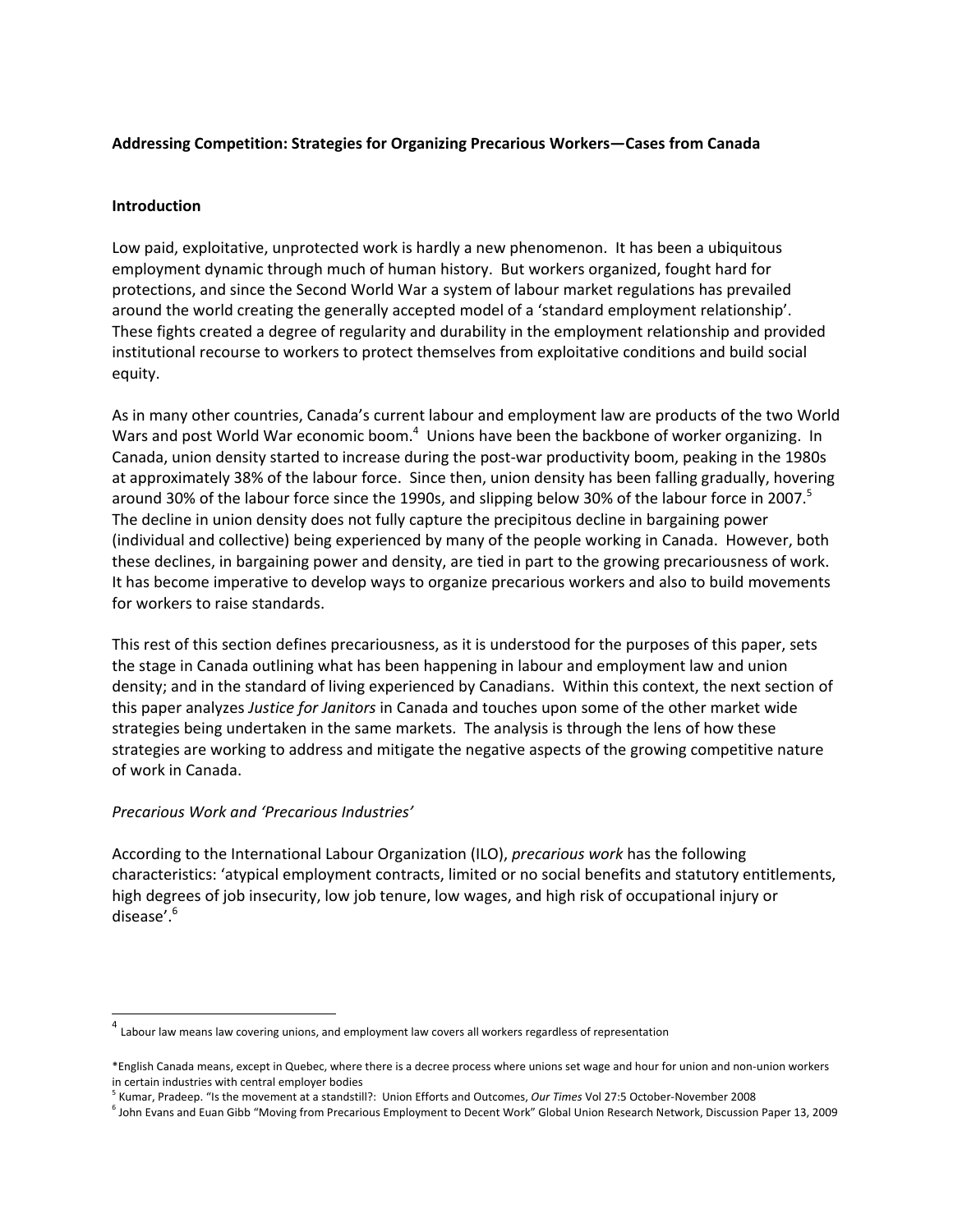In 1989, in an ILO volume on the growth of atypical employment relationships in Western Europe, Gerry Rodgers, disaggregated the dimensions of precariousness, relative to the 'standard relationship of employment' as excerpted below:

**First, there is the degree of certainty of continuing work.** Precarious jobs are those with a short time horizon, or for which the risk of job loss is high….**Second, there is an aspect of control over work**—work is more insecure the less the worker (individually or collectively) controls working conditions, wages, or the pace of work. **Third,** protection is of crucial importance: that is **to what extent workers are protected either by law, or through collective organization, or through customary practice**—protected against, say, discrimination, unfair dismissal, or unacceptable working practices, but also in the sense of social protection, notably access to social security benefits (covering health, accidents, pensions, unemployment insurance and the like). **A fourth, somewhat more ambiguous aspect is income**—low income jobs may be regarded as precarious if they are associated with poverty and insecure social insertion.<sup>7</sup> [emphasis added]

The growth of precarious work has been a global phenomenon, as such it has become a growing component of the Canadian employment landscape as well. Since 1989 and through to 2008, contingent workers—part time permanent, temporary work, and independent contracting or self employment—comprised one third of the jobs in Canada.<sup>8</sup> To quote from a seminal study by the Workers' Action Center, a workers' centre in Toronto, on the dynamics of precarious work:

[In 2006], people are facing a labour market where 37 percent of work is outside the standard full‐ time, permanent employment contract with a single employer. Work is increasingly obtained through temporary employment agencies, or indirectly through nominal subcontractors. Using temp agencies to indirectly hire workers for short and long term employment;

- Outsourcing work that is considered low‐skilled and labour intensive to intermediaries operating as contractors (such as what large retailers have done with cleaning and janitorial services)
- Nominal subcontracting, using intermediaries to "payroll" existing staff who overnight become employees of subcontractors (such as what major newspapers have done with newspaper carriers or communications companies have done with technicians or salespeople);
- Misclassifying workers as independent contractors to treat them as exempt for labour laws;
- Shifting costs of doing business to misclassified workers. For example, telling cleaners who have no control over their work that they have to be incorporated as a company and must pay a fee to get work and pay for their own cleaning supplies and equipment.<sup>9</sup>

As Canada partially recovers from the global recession, the preponderance of jobs being added are temporary work, temporary seasonal work, contract work and casual work.<sup>10</sup> Year to year growth between 2008 and 2009 in full time jobs has been negative, while the other four types of jobs mentioned above have all grown by over 10% since 2008. Therefore the growth of 'precarious jobs' in

<sup>7</sup> Rodgers, Gerry "Precarious work in Western Europe: the state of the debate" in *Precarious Jobs in Labour Market Regulation: The Growth of Atypical Employment in Western Europe.* Gerry and Janine Rodgers *eds.* International Labour Organization (International Institute for Labour Studies) 1989. p 3

 $8$  Chaykowski, Richard P. & George A. Slotsve. "The Extent of Economic Vulnerability in the Canadian Labour Market and Federal Jurisdiction: Is there a Role for Labour Standards" Social Indicators Research. 88: 75-96. 2008.; Ontario Federation of Labour<br><sup>9</sup> Workers Actions Centre "Working on the Edge" 2006

<sup>&</sup>lt;sup>10</sup> Yalnizyan, Armine "The Temporary Recovery", The Progressive Economics Forum http://www.progressive-economics.ca, April 11, 2010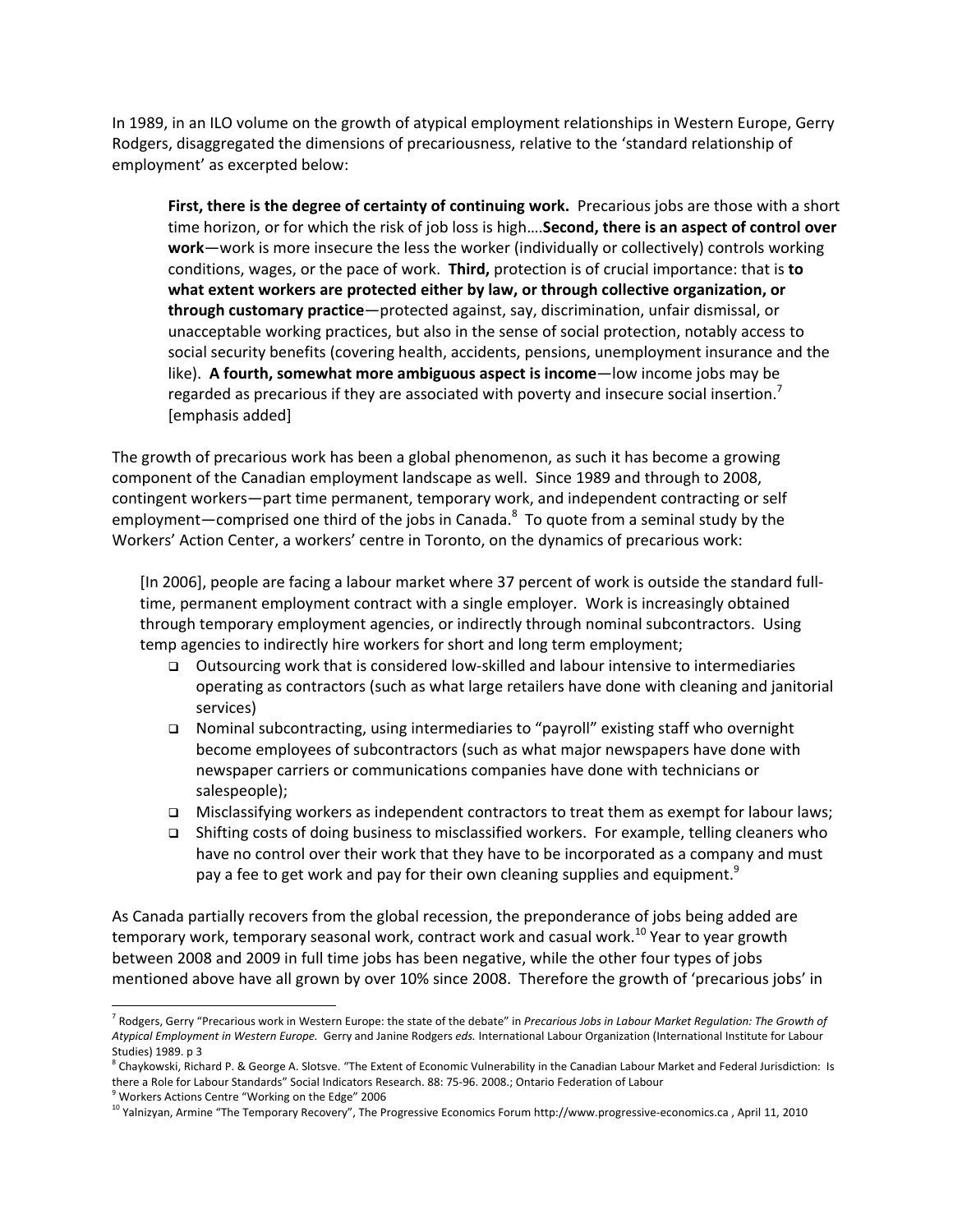our economy is intensifying as a response to the economic crisis.

Another dimension of precarious work is the overrepresentation of groups that are typically disenfranchised—racial minorities, women, recent immigrants—in precarious work. Under the current federal government, and in those provinces that have been propelling the growth of the Canadian economy, temporary labour migration or 'guestworker' programs are increasingly being developed. Unlike previous immigrant groups, many of these new 'pilot programs' and immigration categories have no direct path to citizenship and the ability of these workers to stay in Canada is dependent on their employment. According to Immigration Canada statistics, by 2008, the number of people working in Canada on temporary Canadian work visas had increased by 118% over 1996 numbers. In 2008, 399,523 non‐permanent residents moved to Canada in 2008, which was more than the 247,243 that moved to Canada permanently.<sup>11</sup>

With deregulation and outsourcing, supply chains have lengthened, and work is increasingly subcontracted out to firms, employers or companies that are responsible for producing a component part or component service for the delivery of the end product. This could be manufacturing one part of car, or delivering a service like security or cleaning. Contractual relationships between firms to deliver these services, or components, are competitively bid and can be revoked at any time. This means that firms, too, are impacted by the first and second dimension of precariousness.

The contracting firm outsourcing the work often mandates what the contractor companies must produce, how much, and in what timeframe. The contracting firm may stipulate the way in which the product must be produced. The differential margin (profit) of firms operating in the same industry segment is often based upon lowering the cost of production relative to other competitors in the industry segment. This, of course, is what we call the 'race to the bottom'. Firms are not as vulnerable as workers; however, as organizations that are engaged in raising standards for workers employed by these firms, we must understand how these dynamic operates in industries and how firms structure their businesses and competitive capability in the face of this 'precariousness'.

Precariousness is generally spoken about in the context of 'globalization'—but, as the Workers Action Centre's study on precarious work in Toronto found "workers' experiences show that outsourcing, indirect hiring, and misclassifying workers takes place in sectors with distinctly local markets: restaurants, business services, construction, retail, warehousing, trucking, janitorial, home healthcare, and manufacture of goods consumed locally.<sup>12</sup>

Despite the fact that the example in this paper focuses on janitors, who are extremely low paid, precarious work is not limited to low wage work. In aggregate, the growth of precarious work, and the drive to lower production costs, results in a 'race to the bottom' and is believed to have contributed to reduced industry wages and increased de-skilling in many formerly high paid Canadian industries.<sup>13</sup> However in regard to particular workers, I have met with relatively well paid IT 'independent contractors' who are hired by labour‐only contracting agencies (headhunters). These workers work for only one major company (and sign a contract to this effect), alongside salaried employees, and are sometimes supervised by the same supervisors as those who supervise the salaried employees. They

<sup>&</sup>lt;sup>11</sup> Clifford, Liam. "Number of temporary foreign workers in Canada rises drastically" June 17 2010 http://www.cireport.ca/2010/06/temporaryforeign-workers-have.html<br><sup>12</sup> Workers' Action Centre "Working on the Edge" 2007 www.workersactioncentre.org

<sup>&</sup>lt;sup>13</sup> Yalnizyan, Armine "The Rich and the Rest of Us: The changing face of Canada's growing gap" Canadian Centre for Policy Alternatives March 2007 *http://www.growinggap.ca/files/RichandtheRestofUs.pdf*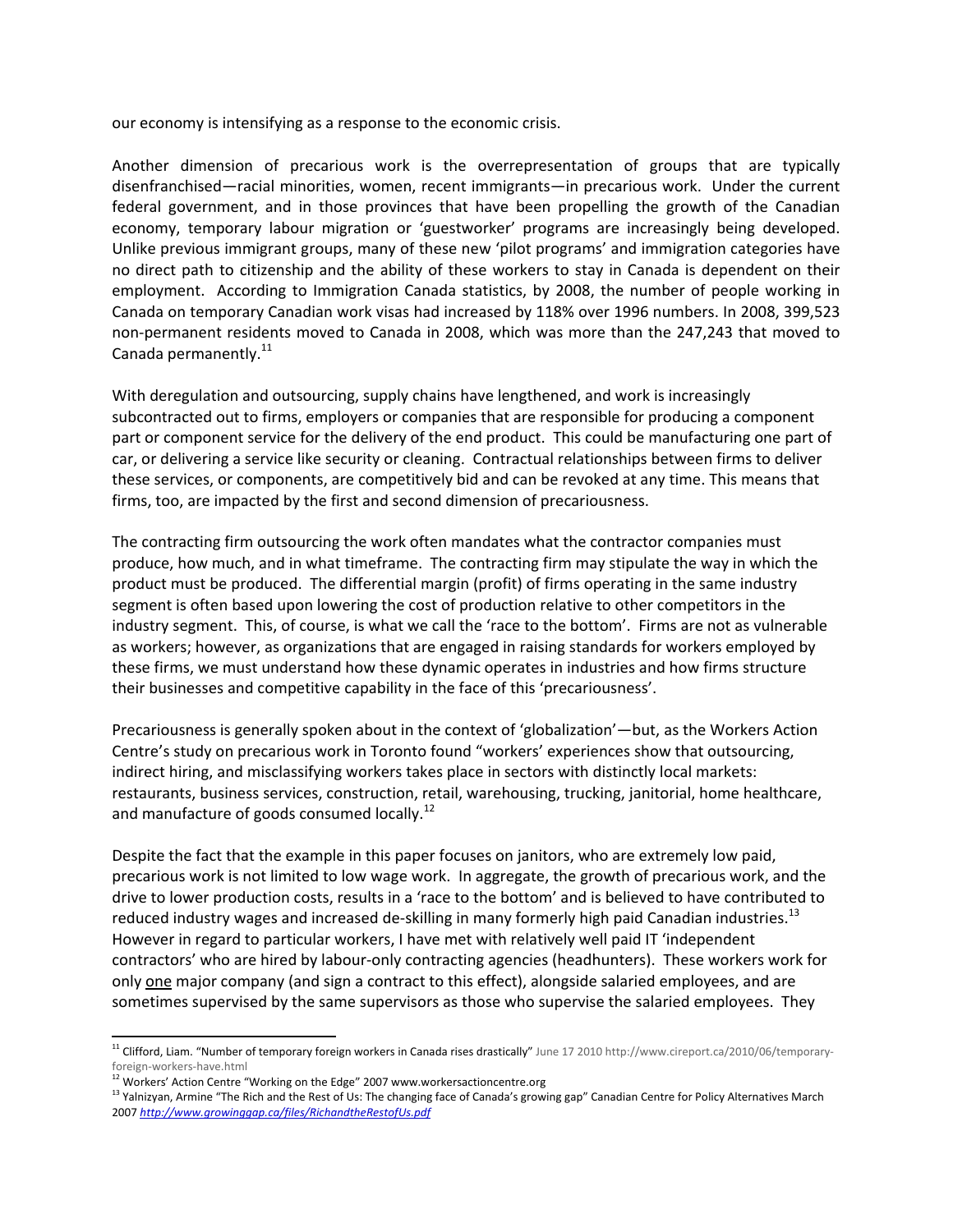are seldom truly 'independent'. Their remuneration may be more than that of their salaried counterparts but they generally do not have employer protections should they not be able to work‐‐fall sick, get injured on the job, be out of work, retire etc.

Therefore for the purposes of defining the universe of precariousness—precariousness in this paper focuses on workers, regardless of wage, who meet the first 3 criteria defined by Rodgers. The universe includes precarious status, as a consideration in the likelihood of having a precarious job, and extends the ideas of lack or control, and uncertainty about whether work will continue, to industries and to firms as well.

## *Labour Law, Employment law and Union Density in Canada*

'Labour law' in Canada means the laws and regulations which apply to collective bargaining and unionized workers, and 'employment law' sets standards for workers whether they are union or not. Most of the firms in Canada are provincially regulated and hence the workers are covered by provincial labour and employment laws. On the face of it, Canada's unions have maintained a high density relative to other OECD countries, given our labour laws. Robust employment standards and social benefits protect full time workers. The issue is that there are two Canadas emerging, in terms of union coverage and employment law coverage, and precarious work is threatening to widen this gulf.

With the notable exception of Quebec, provincial labour law in Canada provides for company level bargaining. There is limited standard setting capacity at the industry or sector level unless the union and company establish voluntary systems to bargain at the industry level. The role of government (whenit is not the employer) is as mediator and adjudicator in the collective bargaining process, to set minimum standards through employment law, and the regulation of standards for industries—e.g., licensing and monitoring, etc. There are few agreements in English Canada\*\* where unions negotiate wage and hour and other benefits for union and non-union members in the industry. In English Canada, for the most part, union membership determines coverage by collective bargaining agreements.

When the provincial labour laws were originally drafted, most Canadian provinces had automatic certification, what is called 'card check recognition' in the United States. *Automatic certification* means that if a threshold of signed union cards is met (union cards that can be signed privately), these are submitted to the appropriate labour board, which verifies that the threshold has been met, and the union is certified as the bargaining agent.

Over the years, in most provinces, automatic certification has been replaced with provincially regulated mandatory representation votes, where submitting union cards triggers a labour board election. During the time between the submission of cards and the vote, the employer often actively campaigns against the union. Even though most provinces nominally protect workers against intimidation, workers are often threatened and intimidated during organizing campaigns. Only in the jurisdictions of Manitoba Quebec and in federally regulated industries, do workers still enjoy card-check. These two provinces are the provinces where union density is highest in Canada.<sup>14</sup>

<sup>&</sup>lt;sup>14</sup> Card check matters. In 2008, the provinces with the most union density were the provinces that still had 'card check' certification. Quebec (with card check) has been buoying the Canadian union density rate, while in Ontario (mandatory elections), the province with the largest percentage of workers in Canada, the union density rate is consistently below the national average. Human Resources and Skills Development Canada, *Union membership in Canada – 2008*,

http://www.hrsdc.gc.ca/eng/labour/labour\_relations/info\_analysis/union\_membership/index.shtml.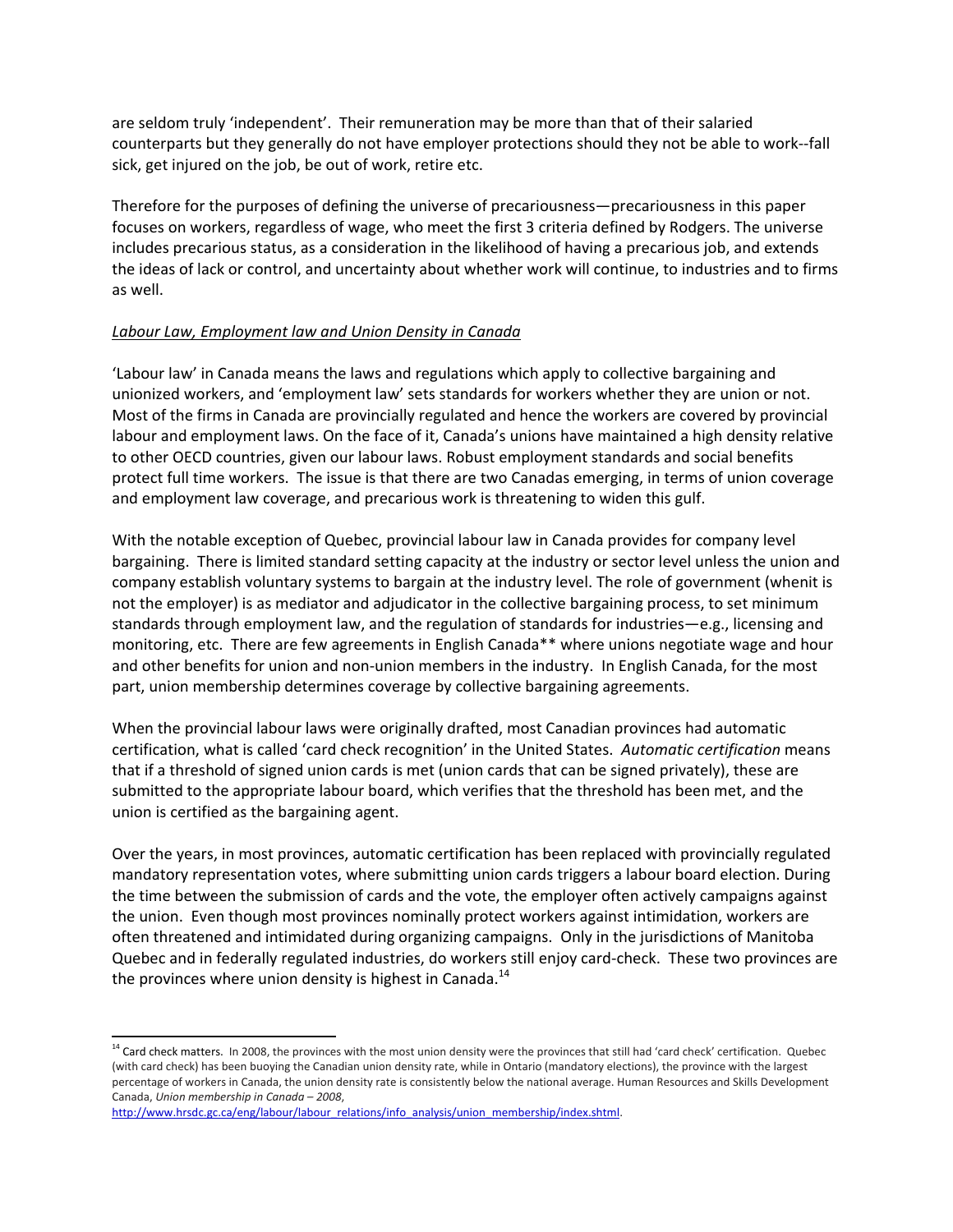Despite an increasingly anti‐union environment, union membership in Canada actually increased by increased 19% or by 660,000, from 1997 to 2007, the largest increase since the 1970s. Despite recent surges, however, the growth in unionization has not been able to outstrip the growth in the number of people joining the labour force, so union density continues to decline slowly.<sup>15</sup> Today in Canada, over 70% of the public sector workers are in unions, and only 17% of private sector workers are in unions.<sup>16</sup> The private sector employs 84% of the Canadian non-agricultural labour force (nearly 16 million workers). Thus 13.8 million private sector workers are not in unions.<sup>17</sup>

Another disturbing fact is the low union density in small businesses. Currently, 98% of the businesses in Canada are classified as small business, namely those having fewer than 100 workers. Small businesses employ 48% of the Canadian workforce that is registered as employed with the Canadian Revenue Services.<sup>18</sup> For small businesses with one to twenty employees, union density was only 13% in 2006.<sup>19</sup> For small businesses with 20 to 99 employees it was still below average at 29.7% in 2006. Union density statistics for small businesses are deceptive: 1,209,435 firms (more than half of all small businesses) are listed as 'indeterminate', because the owner did not pay taxes for any employee at the business. Many of these firms are where precarious workers reportedly work.<sup>20</sup> Some of these firms exist on paper only, and workers misclassified as 'independent contractors' comprise the 'owners' of these 'indeterminate' small businesses, in others workers are working under the table.<sup>21,22</sup> These small firms make up 98% of service producing and 97% of good producing sectors—so small businesses are not concentrated in only service sector as some would posit. $^{23}$ 

Thus the concern with union density statistics 'not being so bad' is that collective bargaining is not covering many precarious workers and hidden workers. The other concern is that the statistic may be deceptive as union density statistics are not capturing workers who are not registered as employees. The most significant concern however, there is a gulf between standards for precarious workers and workers with a 'standard employment contract' so there is a major impetus to shift work to precarious work.

As employees, under employment law, the workers would have access to employment insurance (unemployment benefits), pension benefits, mandated statutory holiday and sick pay, parental leave, workers compensation if injured. There are relatively strong provincial health and safety acts mandating a safe workplace and employment standards protections. In Ontario, approximately 18% of a full time permanent worker's pay is deducted to pay for statutory benefits.

All employees are eligible for these benefits. However, part‐time and temporary employees have a more difficult time qualifying for benefits such as employment insurance because of work hour thresholds, and don't get as much of a payout from the Canada Pension Plan because of the way in

<sup>21</sup> Industry Canada Key Small Business Statistics Special Edition: Growth Map of Canadian Firms, January 2010, www.ic.gc.ca/sbstatistic <sup>22</sup> Workers Actions Centre "Working on the Edge" 2006

<sup>15</sup> Kumar, Pradeep. "Is the movement at a standstill?: Union Efforts and Outcomes, *Our Times* Vol 27:5 October‐November 2008 <sup>16</sup>British Columbia Business Council "Trends in Union Density Across Canada" *Industrial Relations Bulletin, Executive Comment. Vol 38:9*<br>September 19, 2006

<sup>&</sup>lt;sup>17</sup>Environics Analytics, Demographic Estimates and Projections, 2010 and Statistics Canada 2006 statistics—reproduced by the Toronto Region Research Alliance. Human Resources and Skills Development Canada, *Union membership in Canada – 2009*, http://www.hrsdc.gc.ca/eng/labour/labour\_relations/info\_analysis/union\_membership/index.shtml.

<sup>&</sup>lt;sup>18</sup> Industry Canada *Key Small Business Statistics Special Edition: Growth Map of Canadian Firms, January 2010, www.ic.gc.ca/sbstatistic<br><sup>19</sup>British Columbia Business Council "Trends in Union Density Across Canada" <i>Indus September 19, 2006*

<sup>&</sup>lt;sup>20</sup> Workers Actions Centre "Working on the Edge" 2006

<sup>23</sup> Industry Canada *Key Small Business Statistics Special Edition: Growth Map of Canadian Firms,* January 2010, www.ic.gc.ca/sbstatistic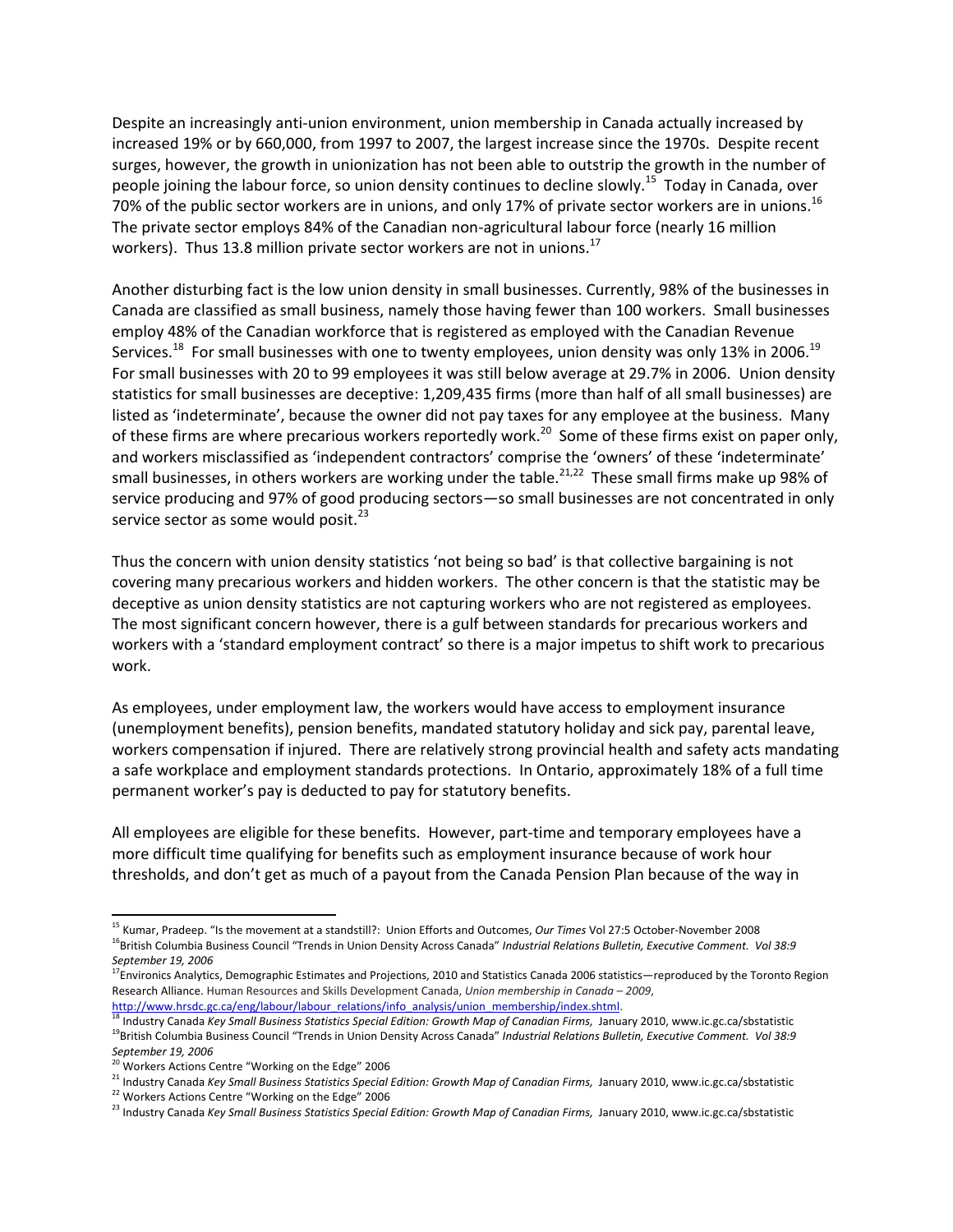which contributions and payouts are calculated, but all employees are *de jure* covered.<sup>24</sup> *De facto* enforcement of these standards for 'all workers' is another story. The capacity of the ministries of labour to inspect small workplaces and enforce protections for precarious workers is limited and many times it is up to the worker to wage a protracted fight to be able to get statutory benefits and protections.<sup>25</sup>

Workers who are misclassified as 'independent contractors' and 'own‐account self employed' are not eligible for employment insurance; in case they are unemployed, and must make their own contributions to pooled funds like workers compensation funds and the Canadian Pension Plan.<sup>26</sup> Due to how responsibility is structured, independent contractors and own‐account self employed are covered by most of the provincial health and safety acts—but again it is a question of enforcement and home-based workplaces are not covered by most of the health and safety acts.<sup>27</sup>

If precarious workers are generally those working as part‐time, temporary, contract workers or as 'independent contractors' and 'own‐account self employed' then these workers are often *de facto*, and sometimes *de jure*, working without the protections and benefits afforded by employment law to work in a safe environment. This is a key part of the competitive edge that is gained by precariousness.

## Implications for Canadians

The past decade was a boom decade for Canada, approximating the boom in the 1950s and 1960s, with low inflation, low interest rates, relatively low unemployment, sustained growth. The boom experienced in the 1950s and 1960s saw the creation of a strong middle class, the federal adoption of a national single payer public healthcare, and the growth of large national industries. During the first decade of the 21<sup>st</sup> century, Canada's economy has consistently been firing on all cylinders—and this decade Canadians are have producing about \$1 trillion more in goods and services *a year* than they did in 1981.<sup>28</sup> In 2008, the World Bank named Canada is the fourth best place in the world to do business, just behind Singapore, New Zealand and the United States.<sup>29</sup> In 2009, Canada dropped to number 8 on this list. $30$ 

While productivity is up, the middle class has not been doing as well. The Canadian Centre for Policy Alternatives (CCPA) did a popular survey and found that according to public perception, the rich were accruing most of the benefits of the recent economic boom. To find out if there is truth to this perception, Armine Yalnizyan analyzed recent wage data for Canadian families. She found that the income gap between the rich and the poor in Canada was at a 30 year high. **I**n 2004, the average earnings of the richest 10% of Canada's families raising children was 82 times that earned by the poorest

<sup>29</sup> From International Finance Corporation rankings using World Bank data based on 175 nations. See

<sup>&</sup>lt;sup>24</sup> Vosko, Zukewich and Cranford, "Precariousness in the Canadian Labour Market", forthcoming 2002; and Fudge, Tucker and Vosko, "The Legal Concept of Employment: Marginalizing Workers", Report for the Law Commission of Canada, September 2002 <sup>5</sup>Workers' Action Centre "Working on the Edge" 2007 www.workersactioncentre.org

<sup>&</sup>lt;sup>26</sup> Vosko, Zukewich and Cranford, "Precariousness in the Canadian Labour Market", forthcoming 2002; and Fudge, Tucker and Vosko, "The Legal Concept of Employment: Marginalizing Workers", Report for the Law Commission of Canada, September 2002

<sup>27</sup> Edwards, Cheryl A. "Delegating Safety" Special Section Contractor Safety. July/August 2000 *OHS Canada www.ohscanada.com/lawfile/contractor.aspx*

<sup>&</sup>lt;sup>28</sup> Yalnizyan, Armine "The Rich and the Rest of Us: The changing face of Canada's growing gap" Canadian Centre for Policy Alternatives March 2007 *http://www.growinggap.ca/files/RichandtheRestofUs.pdf*

http://www.doingbusiness.org/EconomyRankings/Default.aspx?direction=asc&sort=1as cited in Yalnizyan, Armine "The Rich and the Rest of Us: The changing face of Canada's growing gap" Canadian Centre for Policy Alternatives March 2007 *http://www.growinggap.ca/files/RichandtheRestofUs.pdf*

<sup>&</sup>lt;sup>3</sup> See http://www.doingbusiness.org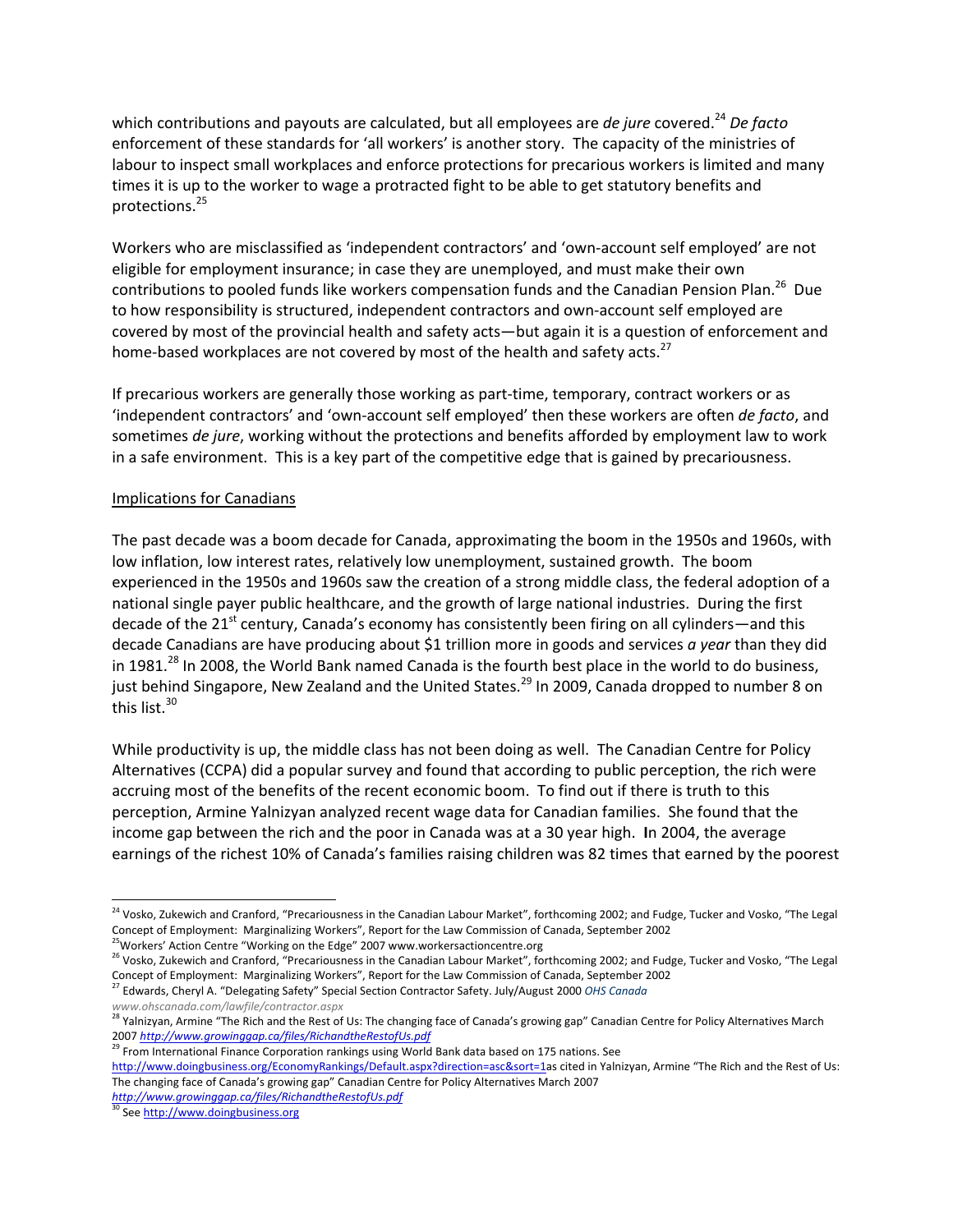10% of Canada's families. Furthermore**,** everybody, except the richest 10% of families, was working more weeks and hours in the paid workforce.<sup>31</sup>

She also cited data from sources measuring executive compensation, and found that since 1998 Canada's top 100 CEOs saw a 262% increase in compensation, pocketing an average of \$9.1 million in 2005 compared to \$3.5 million in 1998. According to her calculations, the average Canadian worker made just over \$38,000 in a year, a 15% increase over the average earnings of 1998 (just over \$33,000). Since the consumer price index increased by 17.85% in that same period, after adjusting earnings for inflation, she posited that the average worker actually lost purchasing power.<sup>32</sup>

According to Yalnizyan, what still remains of the Canadian tax and transfer system made an important difference for working families. If they had to rely solely on market earnings, 40% of Canadian families would have experienced significant losses in income compared to a generation ago — even though they are working more. Canada's tax and transfer system stopped the freefall of incomes for almost half of the population raising children.<sup>33</sup> However this tax and transfer system is being eroded as increasingly conservative elements take hold in all levels of government and are cutting corporate taxes and taxes for the wealthy Canadians in the name of competitiveness. The problem for most Canadians has been that this brand of competitiveness has left most Canadians worse off.

#### **Organizing in the Canada: Justice for Janitors and City Wide Campaigning**

In the United States, the Building Services Employees International Union (BSEIU), which later became the Service Employees International Union (SEIU), was chartered in 1921.<sup>34</sup> The innovative strategy of the BSEIU was that throughout their history they negotiated collective bargaining agreements with a group of employers at a citywide level, rather than with just one employer, in an environment where there was limited capacity for industry bargaining.

Starting in the 1950s, commercial real estate in the United States and in Canada started to be owned by national and international investors who found it more efficient to purchase cleaning services from a specialized vendor.<sup>35</sup> In the United States, for SEIU, the advent of commercial cleaning contracting did initially have an adverse effect on union membership. Initially, the union was able to chase the new employers and organize them into unions, but by 1985,' membership in the janitorial union had fallen to eighteen hundred [members]'.<sup>36</sup>

<sup>&</sup>lt;sup>31</sup> Yalnizyan, Armine "The Rich and the Rest of Us: The changing face of Canada's growing gap" Canadian Centre for Policy Alternatives March 2007 *http://www.growinggap.ca/files/RichandtheRestofUs.pdf*

<sup>32</sup> John Partridge, "Options spell pay dirt", in Report on Business, *The Globe and Mail*, April 18, 1998, pages B1 and B6. Includes executive pay of Canada's top 100 CEOs in publicly traded and privately held companies. Janet McFarland, "How Much Is Too Much", in Report on Business, *The Globe and Mail*, May 9, 2006, page B9. Executive compensation for Canada's top 100 CEOs. Average earnings calculated from Statistics Canada, Employment Earnings and Hours, Catalogue 72‐002‐XIB, Table 9, October 2006; CPI calculated from Bank of Canada's inflation calculator http://www.bankofcanada.ca/en/rates/inflation\_calc.html

<sup>&</sup>lt;sup>33</sup> Yalnizyan, Armine "The Rich and the Rest of Us: The changing face of Canada's growing gap" Canadian Centre for Policy Alternatives March <sup>2007</sup> *http://www.growinggap.ca/files/RichandtheRestofUs.pdf* <sup>34</sup> History of 32BJ. http://www.seiu32bj.org/au/history.asp

<sup>35</sup> Waldinger, Roger et al. "Helots No More: A Case Study of the Justice for Janitors Campaign in Los Angeles" in *Organizing to Win: New Research on Union Strategies.* Bronfenbrenner, Kate et al. *eds.* ILR Press. 1998. and History of the Hurley Brothers http://www.hurley‐ group.com/hm/inside.php?id=106<br><sup>36</sup> Waldinger, Roger et al. "Helots No More: A Case Study of the Justice for Janitors Campaign in Los Angeles" in *Organizing to Win: New* 

*Research on Union Strategies.* Bronfenbrenner, Kate et al. *eds.* ILR Press. 1998.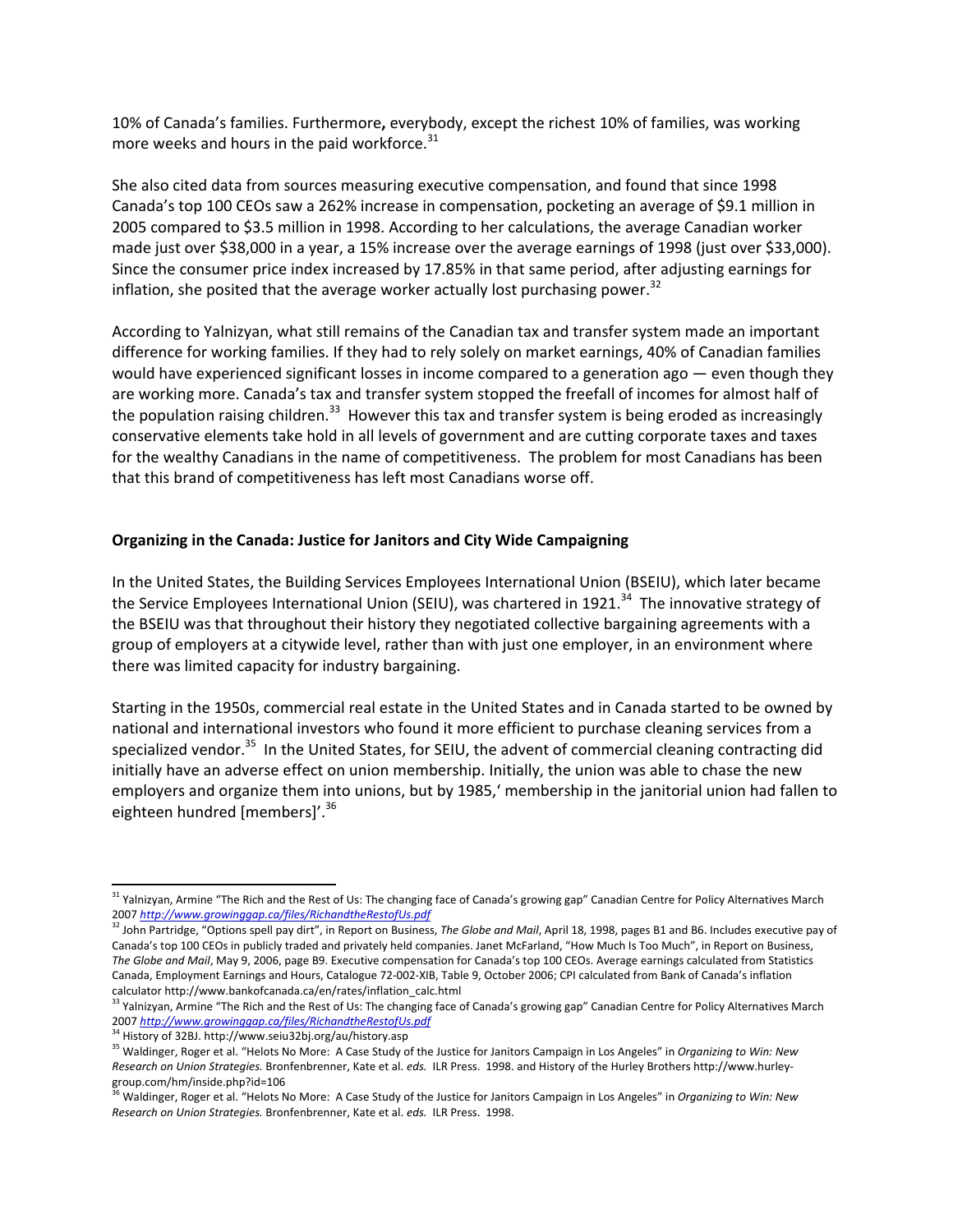In Canada, building services organizing was more ad hoc. Where cleaning workers (janitors) were unionized, contracts were negotiated building by building by different unions, not the same union like BSEIU. Cleaners in large buildings in Canada and government owned buildings, such as the Royal Ontario Museum, have been unionized for decades. At a building level, cleaners who are still employed in-house make a decent wage, while cleaners working for cleaning contractors barely make more than the industry prevailing wage.

The construction unions or building trades in many Canadian markets (cities) do have industry councils where construction contracts are negotiated at a market level. There are province wide agreements, representing all the security guards working for a company, with most major security companies in Ontario and Quebec. However, cleaning contractors had not been organized at a company‐wide level until the *Justice for Janitors* campaign was launched in Toronto in 2006.

Roger Waldinger et al. produced an instructive case study on *Justice for Janitors* in Los Angeles which was published in *Organizing to Win* in 1999. According to their analysis, there were many reasons for the decline in membership among janitors in Los Angeles. They cite two primary reasons for the decline, the union's push to improve conditions for cleaning contractors and the structure of the industry. To quote the authors:

First, the local's push to improve conditions and compensation motivated cleaning contractors to explore non‐union options. Cleaning is highly labour intensive, with direct labour making up the single largest part of a company's expenses. Second, the unionized part of the industry—the larger, more heavily capitalized firms—was under particular cost pressure. The big operators suffer from discontinuous economies of scale. Once a firm meets a certain size/asset threshold (needed to cover a large payroll and insurance costs), there are few economies of scale, and none on the labour side, making it hard to pass on wage increases to building owners and resulting in a fiercely competitive industry. The industry's previous drift away from building owner management had made for increasingly fragile relationships. Since contracts were written so as to permit very short notice of termination, union members could lose work almost overnight if a building owner switched from a union to a non-union service.  $37$ 

The reasons cited by Waldinger et al. for the pressure on the cleaning industry are as true today in Canadian markets. Cleaning contractors are still labour‐ only contractors that suffer from discontinuous economies of scale, in that they cannot pass wage increases on to building owners. The relationships between building owners and managers are still fragile and it is very easy for a contract to be shifted to a non-union service. Cleaning workers still find that, even if they are working for larger cleaning contractors, if they organize and succeed in raising wages or other monetary costs substantially, the employer stands to lose the contract.

There is another dimension to this competition, also discussed by Waldinger et al.: the increased reliance on new immigrants to displace the marginally more well-paid workers who had worked in the industry. Cleaning has been a first job for many immigrants in Canada.<sup>38</sup> In the 1950s through 1970s the nascent cleaning industry was developed and dominated by Irish and Portuguese cleaners in Eastern

 $37$  In the United States, by the 1970s, cleaning was dominated by African Americans due to the class dynamics and history of segregation, by the 1980s the cleaners were mostly new immigrants from Central America. Waldinger, Roger et al. "Helots No More: A Case Study of the Justice for Janitors Campaign in Los Angeles" in *Organizing to Win: New Research on Union Strategies*. Bronfenbrenner, Kate et al. *eds.* ILR Press. 1998.<br><sup>38</sup> Aguiar, Luis. "Doing Cleaning Work Scientifically: The reorganization of *Democracy,* Vol 22: pp 239‐269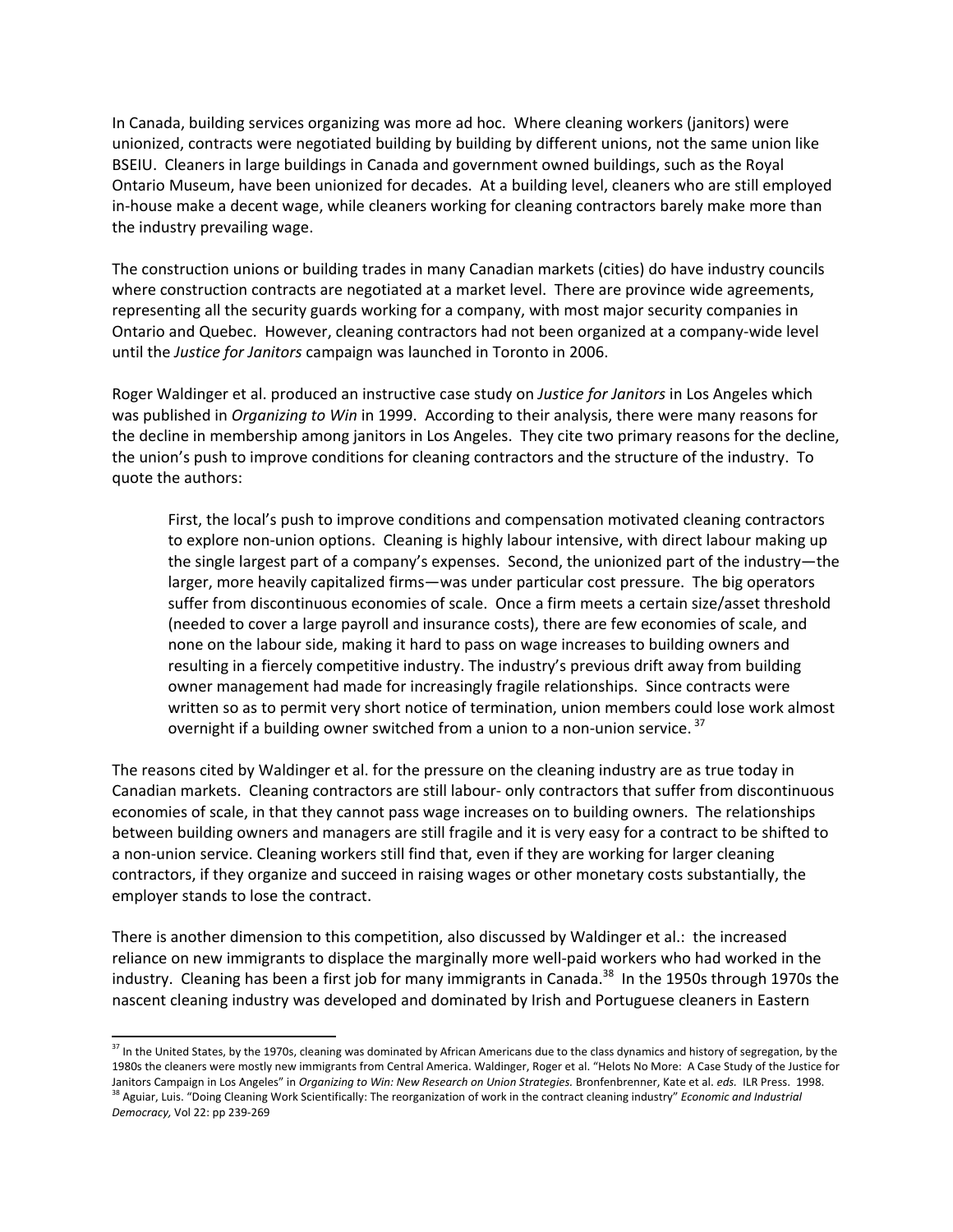Canada, and by Punjabi and South Asian cleaners in Vancouver. Today, the industry is more established with large national cleaning companies dominating the market. Today, the owners and managers of the cleaning companies are often from those more established immigrant communities that once provided cleaners, and new immigrants from South and Central America and Asia are cleaners. The composition of the workforce was different in Los Angeles, as described by Waldinger et al., but the rationale is the same, exploit the vulnerabilities of the new immigrants to lower labour costs.

So the pernicious competition in the cleaning industry has structurally created exploitative relationships with workers, because new firms entering the market generally enter by undercutting current prevailing labour costs. In 1991, there were 9571 registered janitorial firms in all of Canada.<sup>39</sup> By 2008, there were 6330 registered janitorial firms in Ontario alone.<sup>40</sup> In 2008, 59% of the companies in Ontario were 'indeterminate' companies with no payroll—sole proprietorships and similar companies‐‐and 95% were companies with either no payroll or between 1 and 20 workers.  $41$  However, according to reports from industry specialists, the cleaning industry has been consolidating since the 1990s--and the cleaning of most office and industrial space is done by a handful of large, professionalized companies.<sup>42</sup>

So why are there so many small companies in the industry? Because, as the Workers Action Center and our organizing campaigns have found, cleaning companies have been using nominal subcontracting and using intermediaries to "payroll" existing staff so as to shift costs of doing business to individual workers, who should be classified as employees, as "independent contractors".<sup>43</sup> The set of goals for *Justice for Janitors* is to clean up this industry, regularize the employment relationships and make the employers follow the law, and then to raise standards above these legal minimums.

The first task was to map out the dynamics in this industry. Unions have strengthened research capacity by developing 'strategic corporate campaign' methodologies which map how companies make money. Within the real estate sector the relationships are outlined in Figure 1. Investors by a real estate portfolio through an ownership company(s) which, in turn, contract the maintenance and management of the building to professional property managers who, in turn, contract particular maintenance functions to contractors, who in turn subcontract some functions to legitimate contractors and often lower labour costs by creating nominal subcontracting relationships.

A small group of players (firms/companies) control large market shares in each component of this relationship map. This means that there is a relatively small group of institutional investors that owns much of the Class A and Class B property in the major markets in Canada. There is a relatively small group of property managers who manage the properties for these owners. A dozen cleaning contractors clean approximately 30% of the Class A and Class B office space in the eight major markets across the country.

These major cleaning companies have built their market share and insulated themselves from competition from the new entrants by utilizing Taylorism‐influenced management techniques to maximize labour productivity (like gang cleaning, day cleaning and other specialized systems), incorporated information technology to these ends and become increasingly sophisticated. In order to

<sup>&</sup>lt;sup>39</sup> Aguiar, Luis Leonardo Marques. "The 'Dirt' on the Contract Building Cleaning Industry in Toronto: Cleanliness and Work Reorganization" doctor of philosophy thesis, department of sociology, York university, July 1999.

<sup>40</sup> Statistics Canada, Canadian Business Patterns, June 2008

<sup>41</sup> Statistics Canada, Canadian Business Patterns, June 2008

<sup>42</sup>Garland Bill. "Policies to Temper a Harsh Business Climate: Unscrupulous Labour Practices Undermine Operational Efficiency", *Canadian Property Management* February/March, 2008

<sup>43</sup> Workers Actions Centre "Working on the Edge" 2006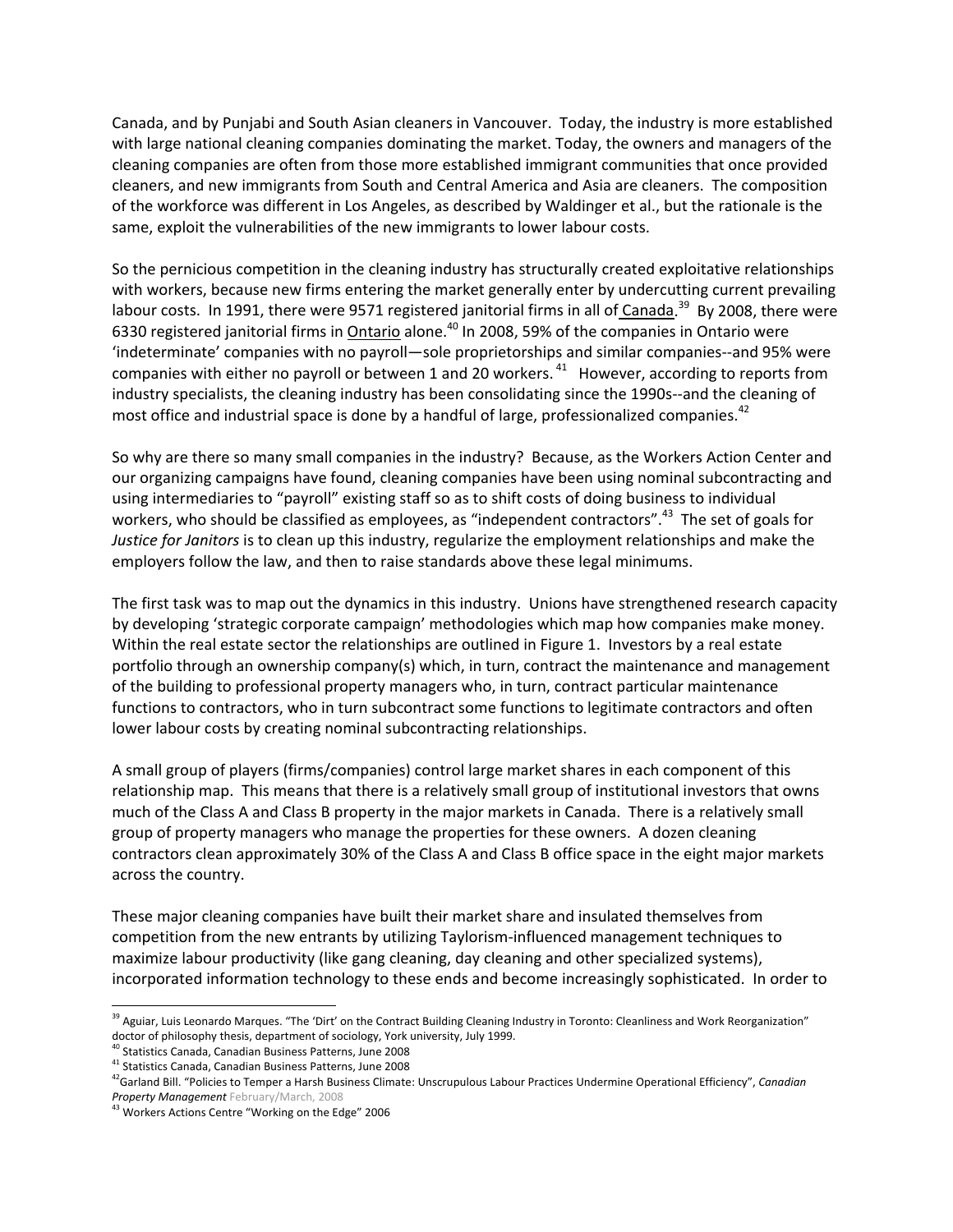lower monitoring costs, property managers do not allow all cleaning contractors to bid for contracts and instead screen bidders by their market share, reputation, and other factors and then invite them to bid for a competitively bid contract.

However, as in United States example cited by Waldinger et al., merely organizing the handful of large companies, and not small local competitors in the market who are building market share, will create a large enough differential between union and non-union contractors and create an incentive to use nonunion companies. The preferential systems that currently exist between the financialized owner, property manager, and cleaning contractors are not strong, and can easily be subverted if the cost differential is high enough.

Figure 1: Primary Relationships in Cleaning Industry



One of the major principles in Justice for Janitors in Los Angeles, as discussed by Waldinger et al., was an antipathy towards the normal 'board election' process. Part of the thinking was that the wait between submitting the cards and the election, and other labour law and regulation in the United States, strongly favours the employer. But according to Waldinger et al., "the aversion to traditional procedures was also influenced by considerations specific to the industry, namely, an awareness that the employer was little more than a straw boss and that decision-making power lay in the hands of the property owners whose interests the board process concealed and protected."<sup>44</sup> Across the provinces in Canada, the capacity to use traditional procedures differs, since the labour law and precedents set by board decisions differ. In Ontario*, Justice for Janitors* has utilized and modified the traditional board process to build our market wide strength. For *Justice for Janitors* in Los Angeles, showing a strong presence on the streets and

<sup>44</sup> Waldinger, Roger et al. "Helots No More: A Case Study of the Justice for Janitors Campaign in Los Angeles" in *Organizing to Win: New Research on Union Strategies.* Bronfenbrenner, Kate et al. *eds.* ILR Press. 1998.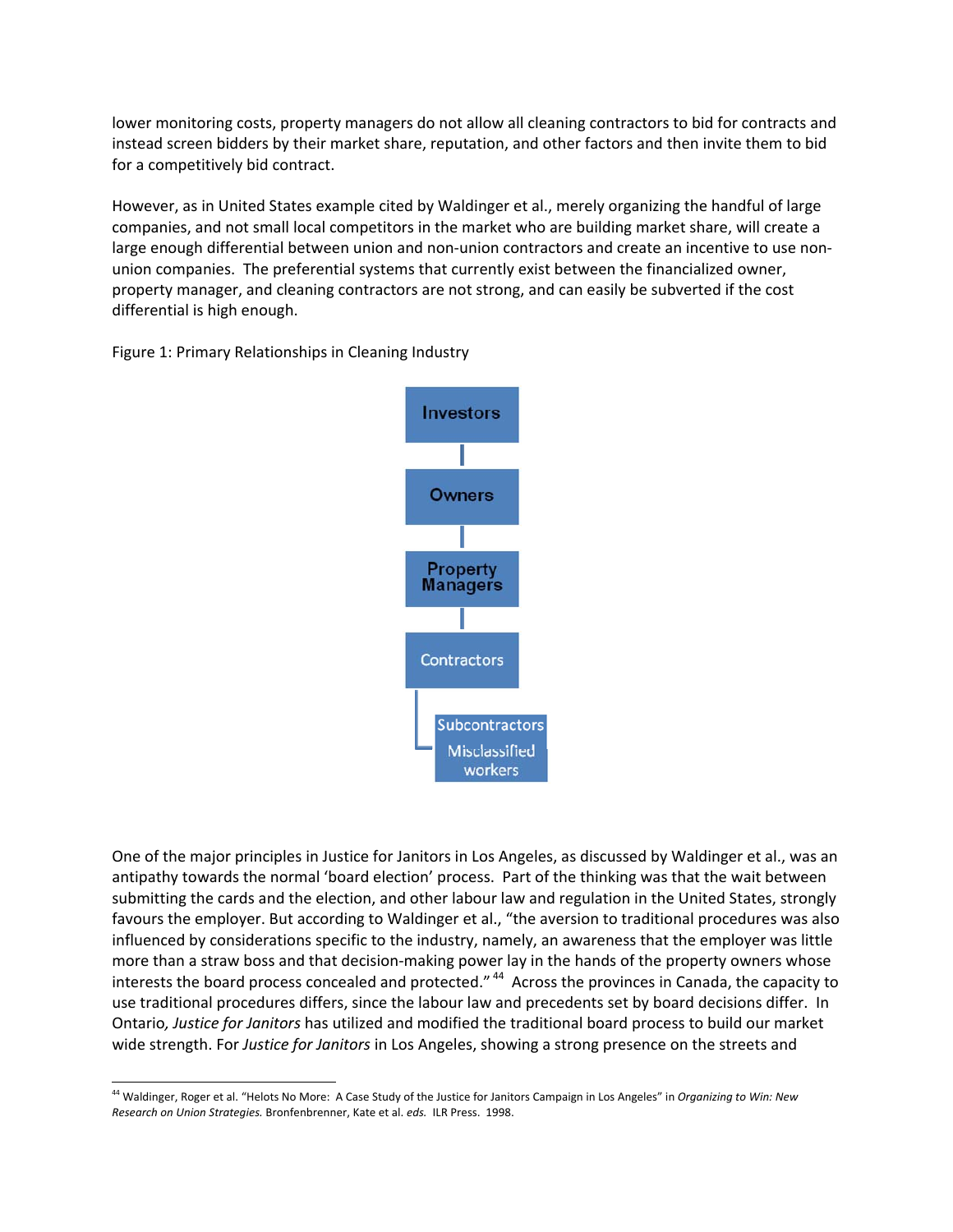creating disruption was integral to the success of the organizing drive. In most of our markets, it will be integral to raising standards.

Therefore, maintaining the industry standards hinges on five key principles:

- 1) Organize cleaning companies on a market level.
- 2) Engage workers on an industry-wide or market-wide level.
- 3) Use policy initiatives the impact of the competitive dynamic on unionized work.
- 4) Use market incentives to stabilize the impact of the competitive dynamic on unionized work.
- 5) Maintain current statutory protections for all workers and build statutory protections for all workers.

The key principle for these strategies is that stabilizing the 'precariousness' for cleaners hinges on a market wide analysis or on an industry‐wide analysis. To build a movement of cleaners who work in localized worksites, in buildings alone or in groups of at most 20 people, the idea is to bring cleaners together. Cleaners are building a common understanding that the individual abuses that they are witnessing and suffering are not individual and developing way to clean up the more egregious abuses in the industry.

In our key markets, cleaning companies are moving towards bargaining and set standards on a market wide level. However, the cleaning contractors are what Waldinger et al. term 'straw bosses'. In order to raise standards, a more robust and enforceable system of 'responsible contracting' must be incorporated into the bidding system whereby the cleaners who follow the law, or raise standards, get preferential treatment in bidding. The owners and managers can be held accountable for instances when their contractors are breaking the law, or contravening 'responsible contracting' standards, through public campaigns that publicize what is happening in buildings. This too is currently being developed through a multi-stakeholder process.<sup>45</sup>

Finally, one of the principal pieces of legislation that would stabilize the industry is called 'successorship rights' wherein if a worksite is union, and the contract is shifted to another contractor, the workers remain in the union.

The fundamental question for all organizers is, where is this organizing going on? There are nine populous provinces in Canada, and SEIU (between our Quebec local and Local 2 Canada) is organizing janitors and building services workers in five of them. In Quebec, because of the decree system, which allows for industry wide bargaining, cleaning workers make approximately \$14 an hour. In the rest of Canada, where we do not have industry wide bargaining, Local 2 Canada's campaigns in Toronto and Ottawa are nearing master agreement and campaigns are being launched and built across the country in the Atlantic provinces, and in Alberta and British Columbia.

## **Broadening the Fight: Fighting for the Working Class**

Currently in Canada, the standards enjoyed by the larger working class are under attack. According to Armine Yalnizian's research, "if they had to rely solely on market earnings, 40% of Canadian families would have experienced significant losses in incomes compared to a generation ago  $-$  even though

 <sup>45</sup> See Shareholder Association for Research and Education, http://www.share.ca.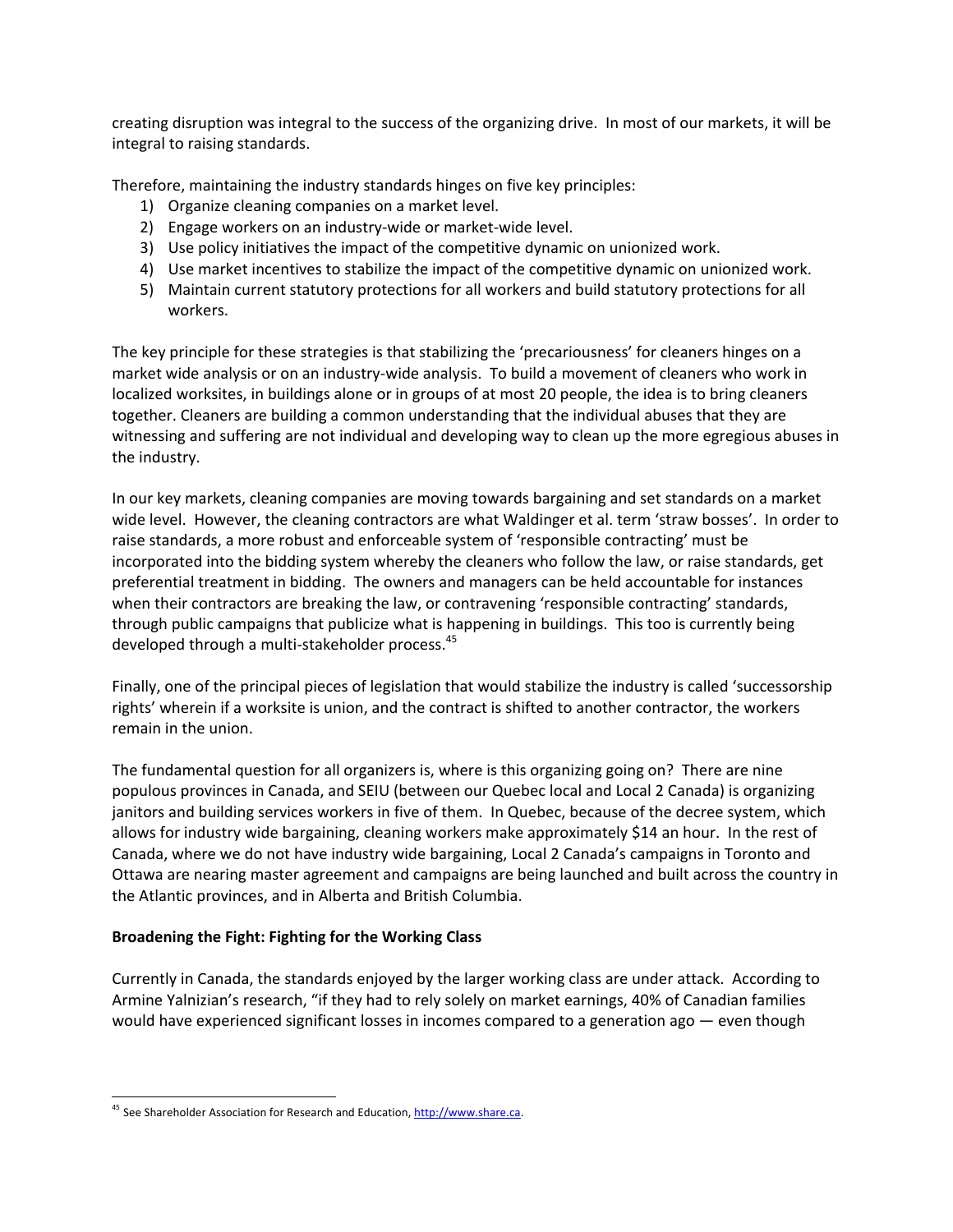they are working more".<sup>46</sup> Basically these families' incomes were buoyed by the redistributive function of the Canadian government, however, there has been a steady weakening of this function. There has also been a steady erosion in the capacity of government to monitor, enforce and set standards to protect working people. If Canada's system of social benefits and workplace protection is being restructured, then organizing cleaners is indeed a drop in a bucket. In fact, it is a bucket with a rather significant hole in it, since these redistributive functions are of fundamental importance to low wage and middle class workers across this city.

In 2007, a group of community organizations and labour unions, fresh off winning a fight to raise the minimum wage in Toronto to \$10, brought together activists and leaders from community organizations and labour unions across the city of Toronto, and launched a coalition called "Good Jobs for All". The convenor for Good Jobs for All was the Toronto York Labour Council and the idea has been to build a movement of working people across the city that builds support for initiatives to empower workers and build a better city.

The first goal was to develop our charter or declaration with *Good Jobs for All* coalitions' constituents, the residents of Toronto.<sup>47</sup> At the founding summit on Saturday, November 2008, more than a thousand people from across the city came together for day‐long event. The founding convention was designed as a moderated workshop based dialogue about good jobs and what policies are needed to ensure there are good jobs for all, for both today and the next generation. Participants witnessed the signing and endorsement of the *Good Jobs for All* for a Greater Toronto Declaration, a statement representing our collective voice and the vision for the GTA. The organizing principle of the *Good Jobs for All* campaign has not been to take on new work, but merely to build networks and support the work that is already underway with in constituent/member organizations that is in keeping with the principles of the declaration.

Most cleaners participated in the workshop module for precarious work at this founding convention which brought together more than 300 workers. Together the participants developed principles about not eliminating, but regulating, precarious work; ensuring that temporary agencies were 'less exploitative'; building the capacity of the Ontario Ministry of Labour to inspect and regulate worksites; and strengthening laws to protect workers.<sup>48</sup>

One of the key convenors at the workshop was the Workers' Action Center, mentioned above. Workers' Action Centre, with the support of *Good Jobs for All* members, has been the lead organization that, since the founding convention, won protections for temporary agency workers. These protections ban practices like charging workers fees, and regulating the temporary agency industry. Workers' Action Centre and the members of the Good Jobs coalition, have also worked with a group that, since the founding convention, won protections for live‐in caregivers. Live‐in caregiving is a targeted, sector specific, pilot immigration program that allows trained professional live in caregivers to move to Canada to work as nannies and homecare providers. The live-in caregiver campaign was developed by workers, and has been a key step in regulating these largely invisible workers. These campaigns have paved the way for more work to regulate precarious work in Canada.

<sup>&</sup>lt;sup>46</sup> Yalnizyan, Armine "The Rich and the Rest of Us: The changing face of Canada's growing gap" Canadian Centre for Policy Alternatives March 2007, http://www.growinggap.ca/files/RichandtheRestofUs.pdf.<br><sup>47</sup> Good Jobs for all, About Us. www.goodjobsforall.ca

<sup>48</sup> Proceedings, Good Jobs For All Summit. Available from the Toronto York Labour Council.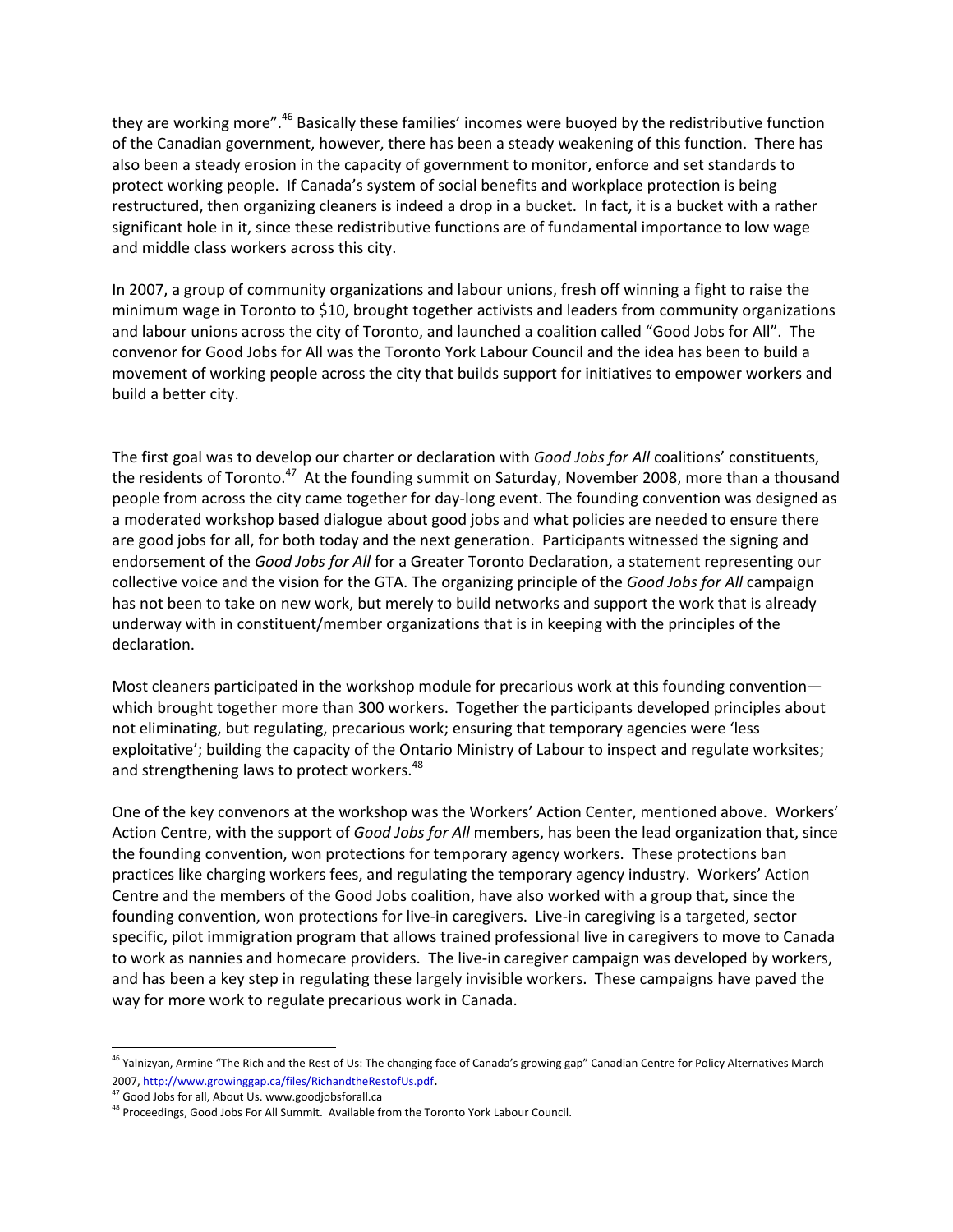In the wake of the financial crisis, manufacturing, and particularly the automotive sector, suffered significant cuts and hundreds of thousands of manufacturing workers are out of work.<sup>49</sup> In 2009, members of the *Good Jobs for All* coalition pulled together another callout to Toronto, and convened approximately 700 people from across the cities to build a movement for a *Green Economy for All*. The idea is to build future jobs, jobs that provide an alternative for the manufacturing jobs that are disappearing in Canada, and help our youth build a path to 'careers not just jobs' as one participant, Chris Williams, said. He is an apprentice, learning to be an electrician. But his speech started with a reference to his friends from high school, all of whom have temporary or part-time jobs, if they are working at all.<sup>50</sup>

*Good Jobs for All* is by no means the only such coalition operating in Canada or in Toronto. However, it is instructive, as a way to mitigate competition, to help 'raise all boats'. In launching this broad based initiative, in the successes of member organizations and of the coalition, we build the capacity to create positive incentives as the drive for competition continues. 'Workers of the world' unite is an age old cry, it is easier for workers of a city to unite. Using our power as constituents and as relatively powerful unions and community groups in this geography, the city of Toronto, the agenda of Good Jobs is to intervene in the competitive process, in the race to the bottom, and create incentives to shift the parameters of the competition. In public private partnerships and competitive bidding, given our power in unions, we can push for 'responsible contracting', that creates incentives to awarding contracts that protect workers and help build careers and training.

These are merely two examples of work that engages a larger field for creating sustainable change. The key thing is that we are engaging this not merely because we want to but because we have to.

#### **Conclusion**

In one of the Good Jobs for all surveys a contributor (anonymous) wrote [no editing by author]: *I grant that the questions are meaning full but social shift has happened, an economic shift has happened and everyone is on their own to fend for themselves. The only way we can truly bring social justice to order is to start focusing on the green economy as the 21st century's engine to create equitable and sustainable jobs for all. Change the way systemically we give access to others who are consistently suppressed, down‐press and marginalized in poorer communities. The financial institutions must do business now inclusively ‐ give more access to loans and create new rules for small and medium size business to grow progressively. we need to create more landlords with incomes less then 40,000.00 annually. Most institutions needs financial leverage* to do business the big one is a house. It is going to be a difficult task to lessen the gap between *the rich and the poor in the GTA, but we can definatley change how we integrate neighborhoods* and who lives there. We need to break up the three Cities in the GTA, we need to make everyone feel that they are apart of this great city and they are also contributors to the wealth of this *great city. Their are too much unemployed, underemployed, residents working many jobs and* still can't make ends meet. The next Mayor will have a huge task on their hands to make this *truly inclusive and economically stable and viable. Our services are subsidized for ALL...*

The fundamental principles of this paper are all encompassed in this quote. Precarious work has become a key feature of the employment landscape. It impacts most middle class and working class

<sup>&</sup>lt;sup>49</sup> Perry, Ann. Job losses smash records: 129,000 positions disappear in January, far exceeding even pessimistic forecasts. Toronto Star. Feb 7 **2009.**

<sup>&</sup>lt;sup>50</sup> Toronto Hydro Urged to Spark Solar Panel Industry, July 9 2010, http://goodjobsforall.ca/?p=1267.